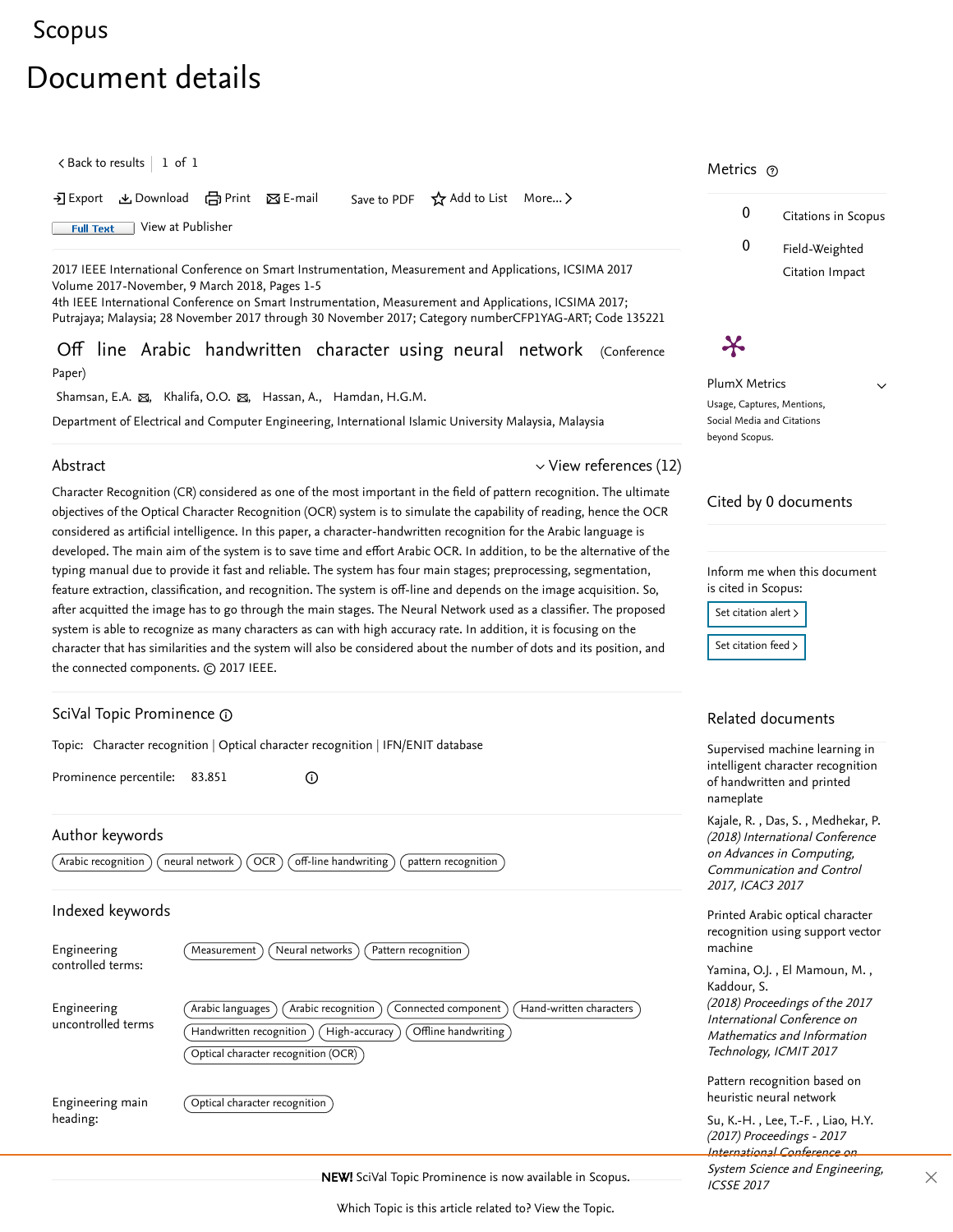<span id="page-1-0"></span>

| ISBN: 978-153863960-3<br>Source Type: Conference Proceeding<br>Original language: English<br>References (12) |                                                                                                                         | DOI: 10.1109/ICSIMA.2017.8312026<br>Document Type: Conference Paper<br>Sponsors: International Islamic University Malaysia (IIUM), UCSI<br>University, Universiti Kuala Lumpur British Malaysian Institute<br>(UniKL BMI), Universiti Teknologi Malaysia (UTM), Universiti<br>Teknologi MARA (UiTM), University Putra Malaysia (UPM)<br>Publisher: Institute of Electrical and Electronics Engineers Inc.<br>View in search results format > | View all related documents based<br>on references<br>Find more related documents in<br>Scopus based on:<br>Authors > Keywords > |
|--------------------------------------------------------------------------------------------------------------|-------------------------------------------------------------------------------------------------------------------------|----------------------------------------------------------------------------------------------------------------------------------------------------------------------------------------------------------------------------------------------------------------------------------------------------------------------------------------------------------------------------------------------------------------------------------------------|---------------------------------------------------------------------------------------------------------------------------------|
|                                                                                                              |                                                                                                                         |                                                                                                                                                                                                                                                                                                                                                                                                                                              |                                                                                                                                 |
| -1                                                                                                           | Amara, M., Ghedira, K., Zidi, K., Zidi, S.<br>$1-6.$<br><b>IEEE</b>                                                     | A comparative study of multi-class support vector machine methods for Arabic characters recognition<br>(2015) Computer Systems and Applications (AICCSA), 2015 IEEE/ACS 12th International Conference of, pp.                                                                                                                                                                                                                                |                                                                                                                                 |
| $\Box$ 2                                                                                                     | Elleuch, M., Tagougui, N., Kherallah, M.<br>Arabic handwritten characters recognition using Deep Belief Neural Networks |                                                                                                                                                                                                                                                                                                                                                                                                                                              |                                                                                                                                 |
|                                                                                                              | 7348121. Cited 8 times.<br>ISBN: 978-147991758-7<br>doi: 10.1109/SSD.2015.7348121                                       | (2015) 12th International Multi-Conference on Systems, Signals and Devices, SSD 2015, art. no.                                                                                                                                                                                                                                                                                                                                               |                                                                                                                                 |
|                                                                                                              | View at Publisher                                                                                                       |                                                                                                                                                                                                                                                                                                                                                                                                                                              |                                                                                                                                 |
| $\Box$ 3                                                                                                     | Hussien, R.S., Elkhidir, A.A., Elnourani, M.G.<br>ISBN: 978-146737869-7                                                 | Optical Character Recognition of Arabic handwritten characters using Neural Network<br>(2015) Proceedings - 2015 International Conference on Computing, Control, Networking, Electronics and<br>Embedded Systems Engineering, ICCNEEE 2015, art. no. 7381412, pp. 456-461. Cited 4 times.                                                                                                                                                    |                                                                                                                                 |
|                                                                                                              | doi: 10.1109/ICCNEEE.2015.7381412<br>View at Publisher                                                                  |                                                                                                                                                                                                                                                                                                                                                                                                                                              |                                                                                                                                 |
| $\Box$ 4                                                                                                     | John, J., Balakrishnan, P.K.V.K.<br>A Comparative Study Using SVM and ELM                                               | (2016) Handwritten Malayalam Character Recognition with A Novel Gradient Based Feature Descriptor and                                                                                                                                                                                                                                                                                                                                        |                                                                                                                                 |
| $\Box$ 5                                                                                                     | Lin, H.-Y., Hsu, C.-Y.<br>Optical character recognition with fast training neural network                               |                                                                                                                                                                                                                                                                                                                                                                                                                                              |                                                                                                                                 |
|                                                                                                              | 7474973, pp. 1458-1461. Cited 3 times.<br>ISBN: 978-146738075-1<br>doi: 10.1109/ICIT.2016.7474973                       | (2016) Proceedings of the IEEE International Conference on Industrial Technology, 2016-May, art. no.                                                                                                                                                                                                                                                                                                                                         |                                                                                                                                 |
|                                                                                                              | View at Publisher                                                                                                       |                                                                                                                                                                                                                                                                                                                                                                                                                                              |                                                                                                                                 |
| $\Box$ 6                                                                                                     | Mahmoud, S.A., Awaid, S.M.<br>and support vector machines vs. hidden Markov models                                      | Recognition of off-line handwritten Arabic (Indian) numerals using multi-scale features                                                                                                                                                                                                                                                                                                                                                      |                                                                                                                                 |
|                                                                                                              | http://www.springerlink.com/content/1319-8025                                                                           | (2009) Arabian Journal for Science and Engineering, 34 (2 B), pp. 429-444. Cited 17 times.                                                                                                                                                                                                                                                                                                                                                   |                                                                                                                                 |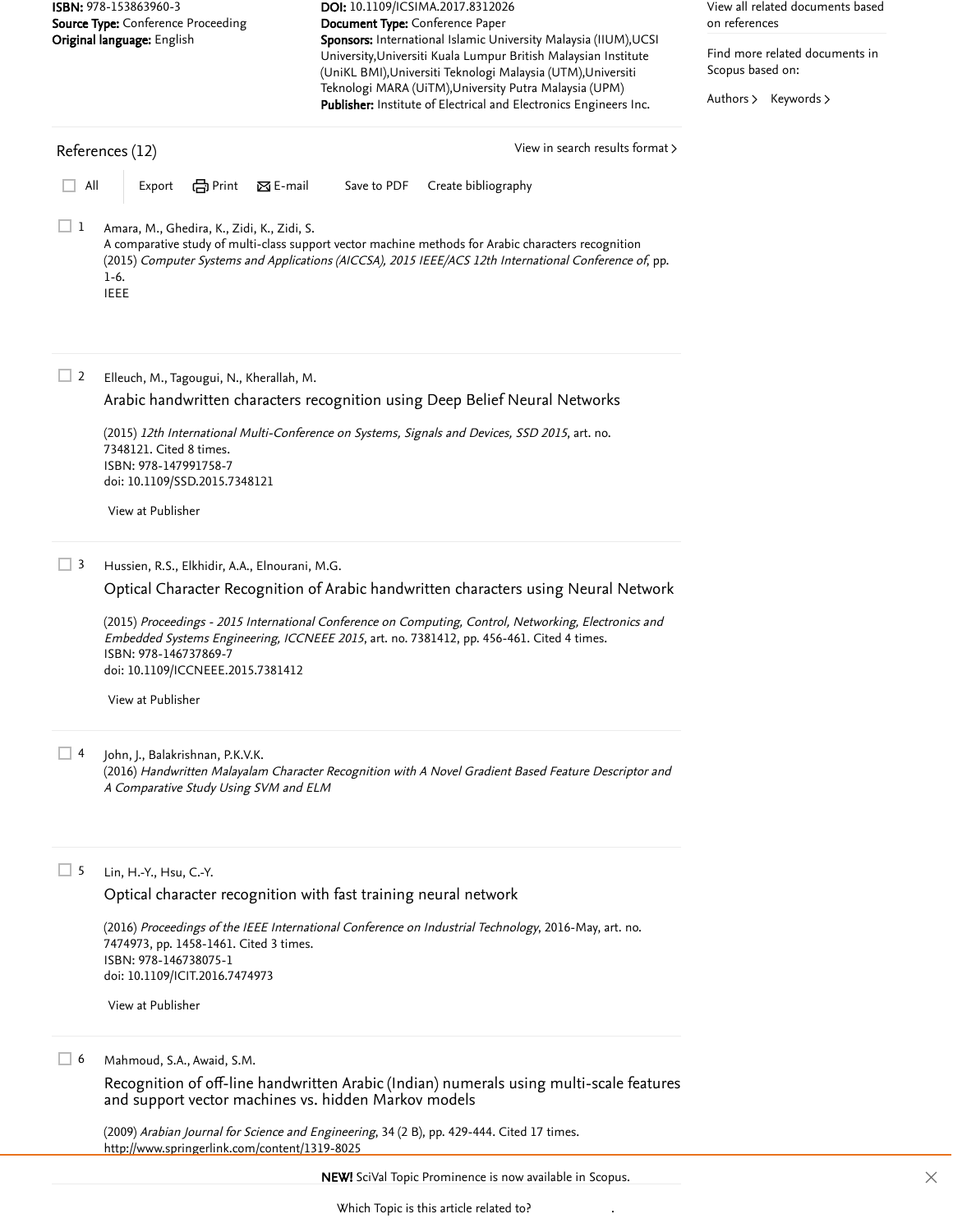|  | Al-Hajj Mohamad, R., Likforman-Sulem, L., Mokbel, C. |
|--|------------------------------------------------------|
|--|------------------------------------------------------|

[Combining slanted-frame classifiers for improved HMM-based arabic handwriting](https://www.scopus.com/record/display.uri?eid=2-s2.0-67349282554&origin=reflist&sort=plf-f&src=s&st1=Off+line+Arabic+handwritten+character+using+neural+network&st2=&sid=70b8b83896b740b7c0cb3caf6dfe3a1d&sot=b&sdt=b&sl=65&s=TITLE%28Off+line+Arabic+handwritten+character+using+neural+network%29&recordRank=) recognition

(2009) [IEEE Transactions on Pattern Analysis and Machine Intelligence](https://www.scopus.com/search/submit/citedby.uri?eid=2-s2.0-85050626961&refeid=2-s2.0-67349282554&src=s&origin=reflist&refstat=core), 31 (7), pp. 1165-1177. Cited 103 . times doi: 10.1109/TPAMI.2008.136

[View at Publisher](https://www.scopus.com/redirect/linking.uri?targetURL=https%3a%2f%2fdoi.org%2f10.1109%2fTPAMI.2008.136&locationID=3&categoryID=4&eid=2-s2.0-67349282554&issn=01628828&linkType=ViewAtPublisher&year=2009&origin=reflist&dig=91be4e905b97157ec7256e460451247b&recordRank=)

Rabi, M., Amrouch, M., Mahani, Z.  $\Box$  8

Cursive Arabic handwriting recognition system without explicit segmentation based on hidden markov models

(2016) Journal of Data Mining and Digital Humanities

Sahu, V., Laxmi, Kubde, B. Offline handwritten character recognition techniques using neural network: A review (2013) *International Journal of Science and Research (IJSR)*. [Cited 6 times](https://www.scopus.com/search/submit/citedby.uri?eid=2-s2.0-85050626961&refeid=2-s2.0-84921749768&src=s&origin=reflist&refstat=dummy). India Online ISSN: 2319-7064 Volume 2 Issue 9

10 Singh, D., Khan, M.A., Bansal, A., Bansal, N.

[An application of SVM in character recognition with chain code](https://www.scopus.com/record/display.uri?eid=2-s2.0-84969221052&origin=reflist&sort=plf-f&src=s&st1=Off+line+Arabic+handwritten+character+using+neural+network&st2=&sid=70b8b83896b740b7c0cb3caf6dfe3a1d&sot=b&sdt=b&sl=65&s=TITLE%28Off+line+Arabic+handwritten+character+using+neural+network%29&recordRank=)

(2015) International Conference Communication, Control and Intelligent Systems, CCIS 2015, art. no. 7437901, pp. 167-171. [Cited 3 times](https://www.scopus.com/search/submit/citedby.uri?eid=2-s2.0-85050626961&refeid=2-s2.0-84969221052&src=s&origin=reflist&refstat=core). ISBN: 978-146737541-2 doi: 10.1109/CCIntelS.2015.7437901

[View at Publisher](https://www.scopus.com/redirect/linking.uri?targetURL=https%3a%2f%2fdoi.org%2f10.1109%2fCCIntelS.2015.7437901&locationID=3&categoryID=4&eid=2-s2.0-84969221052&issn=&linkType=ViewAtPublisher&year=2015&origin=reflist&dig=e334c640a2f3e2c1f9bbfa5fa261d7fe&recordRank=)

Tsuzuki, Y., Sawada, K., Hashimoto, K., Nankaku, Y., Tokuda, K. 11

[Image recognition based on discriminative models using features generated from](https://www.scopus.com/record/display.uri?eid=2-s2.0-85023768850&origin=reflist&sort=plf-f&src=s&st1=Off+line+Arabic+handwritten+character+using+neural+network&st2=&sid=70b8b83896b740b7c0cb3caf6dfe3a1d&sot=b&sdt=b&sl=65&s=TITLE%28Off+line+Arabic+handwritten+character+using+neural+network%29&recordRank=) separable lattice HMMS

(2017) ICASSP, IEEE International Conference on Acoustics, Speech and Signal Processing - Proceedings, art. no. 7952628, pp. 2607-2611. ISBN: 978-150904117-6 doi: 10.1109/ICASSP.2017.7952628

[View at Publisher](https://www.scopus.com/redirect/linking.uri?targetURL=https%3a%2f%2fdoi.org%2f10.1109%2fICASSP.2017.7952628&locationID=3&categoryID=4&eid=2-s2.0-85023768850&issn=15206149&linkType=ViewAtPublisher&year=2017&origin=reflist&dig=638fc1cbc7c597874f6b62e81e8ed8f1&recordRank=)

Wu, C., Fan, W., He, Y., Sun, J., Naoi, S. 12

[Handwritten Character Recognition by Alternately Trained Relaxation Convolutional](https://www.scopus.com/record/display.uri?eid=2-s2.0-84942244321&origin=reflist&sort=plf-f&src=s&st1=Off+line+Arabic+handwritten+character+using+neural+network&st2=&sid=70b8b83896b740b7c0cb3caf6dfe3a1d&sot=b&sdt=b&sl=65&s=TITLE%28Off+line+Arabic+handwritten+character+using+neural+network%29&recordRank=) Neural Network

(2014) Proceedings of International Conference on Frontiers in Handwriting Recognition, ICFHR, 2014- December, art. no. 6981035, pp. 291-296. [Cited 38 times](https://www.scopus.com/search/submit/citedby.uri?eid=2-s2.0-85050626961&refeid=2-s2.0-84942244321&src=s&origin=reflist&refstat=core). ISBN: 978-147994334-0 doi: 10.1109/ICFHR.2014.56 <http://ieeexplore.ieee.org/xpl/mostRecentIssue.jsp?punumber=6423130>

[View at Publisher](https://www.scopus.com/redirect/linking.uri?targetURL=https%3a%2f%2fdoi.org%2f10.1109%2fICFHR.2014.56&locationID=3&categoryID=4&eid=2-s2.0-84942244321&issn=21676453&linkType=ViewAtPublisher&year=2014&origin=reflist&dig=957db3f9f5eaab2f0a80ccb41e7889bc&recordRank=)

© Copyright 2018 Elsevier B.V., All rights reserved.

Which Topic is this article related to?